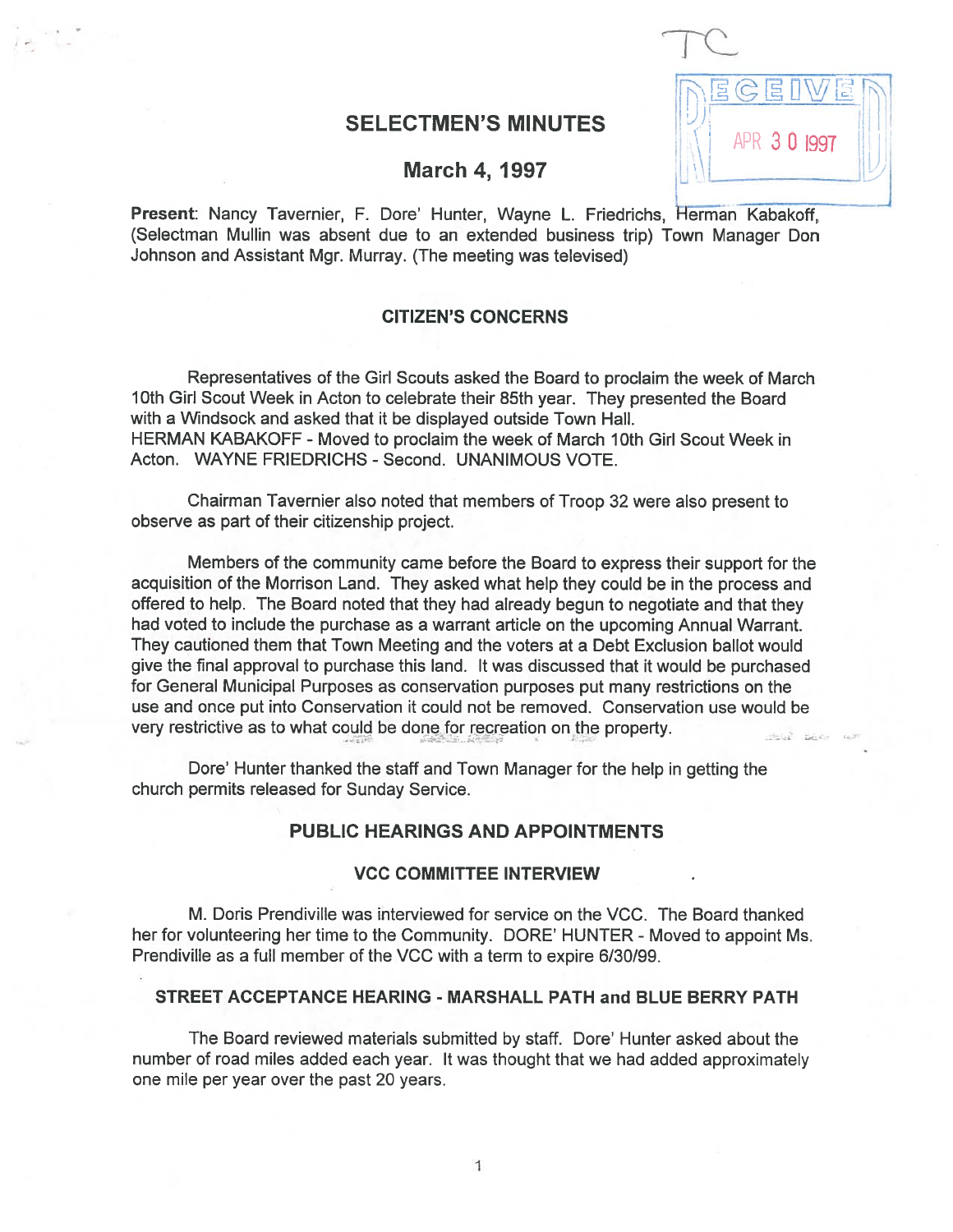DORE' HUNTER - Moved to accept Marshall Path. WAYNE FRIEDRICHS -Second. UNANIMOUS VOTE.

#### STREET ACCEPTANCE HEARING - LEDGEROCK WAY

The Board reviewed materials submitted by staff. DORE' HUNTER -Moved to accep<sup>t</sup> Ledgerock Way. WAYNE FRIEDRICHS - Second. UNANIMOUS VOTE.

### WINE CASK CELLARS, INC. 50 POWDER MILL ROAD - BEER AND WINE LICENSE

Mr. Steven Miller representing the applicant described the type of operation that would be taking <sup>p</sup>lace at the propose<sup>d</sup> Wine Store. Mr. Rotolante will be importing high end wines and does not expec<sup>t</sup> to attract under age buyers.

DORE' HUNTER - Moved to approve the Beer and Wine License to Wine-Cask Cellars, Inc. HERMAN KABAKOFF -Second. UNANIMOUS VOTE.

#### SELECTMEN'S BUSINESS

WARRANT DISCUSSION - The Board continues to suppor<sup>t</sup> the Morrison Article. They feel that it looks goo<sup>d</sup> for several recreational activities as well as for <sup>p</sup>laying fields.

The Board of Health propose<sup>d</sup> regulation - Dote' felt that another public hearing should take place now that it has changed substantially.

Chapter <sup>0</sup> issues - This will be further followed up after Town Meeting.

ABRHS Capital - The Board felt that they could recommend if contingent upon debt exclusion override.

2001 Nancy reminded the Board about the upcoming meeting at the Jr. High School.

RED CROSS - DORE' HUNTER - MOVED to approve the proclamation submitted by RED CROSS -WAYNE FRIEDRICHS - Second - UNANIMOUS VOTE.

ALG - No new report, continued deficit reduction plan..

AUTOMATED AMUSEMENT DEVICE - DORE' HUNTER - Moved to deny the reques<sup>t</sup> of Friendlys for <sup>a</sup> Skill Crane based upon the Fire Chief's Recommendation. WAYNE FRIEDRICHS - Second. UNANIMOUS VOTE.

BANNER REQUEST - DORE' HUNTER - Moved to approve the request for placement as requested by the Acton Chamber of Commerce. WAYNE FRIEDRICHS - Second. UNANIMOUS VOTE

#### CONSENT AGENDA

DORE' HUNTER - Moved to Approve. WAYNE FREIDRICHS - - Second. UNANIMOUS VOTE. HERMAN KABAKOFF recuse himself from #12.